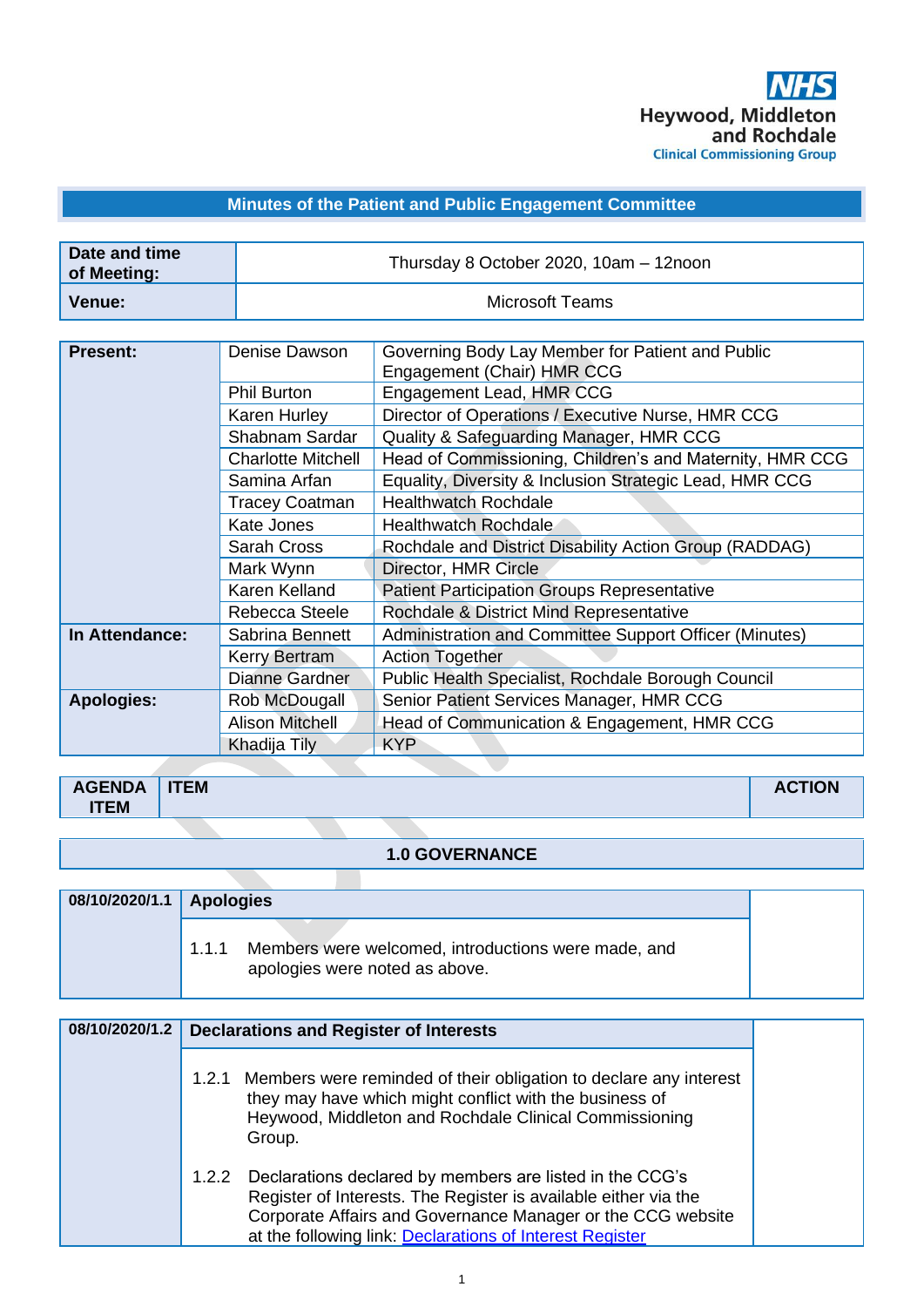| 1.2.3 The Chair requested any declarations of interests relating to<br>today's agenda.                          |
|-----------------------------------------------------------------------------------------------------------------|
| 1.2.4 None were received.                                                                                       |
| 1.2.5 The Patient and Public Engagement Committee agreed to<br>note that there are no declarations of interest. |

| 08/10/2020/1.3 | Minutes of the Patient and Public Engagement Committee on 9 July<br>2020 2020                      |
|----------------|----------------------------------------------------------------------------------------------------|
|                | 1.3.1 The minutes of the meeting held on 9 July 2020 were agreed as a<br>true and accurate record. |

| 08/10/2020/1.4   Matters Arising / Action Log  |
|------------------------------------------------|
| 1.4.1 The action log was reviewed and updated. |

| 08/10/2020/1.5 Chair's Actions                                                                                                                                                                                                                                                                                                                                                                                                                         |  |
|--------------------------------------------------------------------------------------------------------------------------------------------------------------------------------------------------------------------------------------------------------------------------------------------------------------------------------------------------------------------------------------------------------------------------------------------------------|--|
| • Terms of Reference                                                                                                                                                                                                                                                                                                                                                                                                                                   |  |
| 1.5.1 One chair's action has taken place since the last meeting:                                                                                                                                                                                                                                                                                                                                                                                       |  |
| • Approval of the PPEC Terms of Reference – Further<br>comments were received, and the title of the legislation the<br>Committee works to (the Health & Social Care Act) in the<br>sections that Patient and Public Engagement relates to were<br>added and the ToR were ratified at Governing Body with the<br>inclusion of this.<br>. In addition, it has been agreed to clarify further the objectives<br>within the ToR at the next annual review. |  |

#### **PRESENTATION 1: Action Together**

A presentation was given providing an update on activity undertaken by Action Together including their pandemic response and key highlights were noted as follows:

- The organisation has over 200 voluntary sector members
- The core offer includes volunteering, development, partnership collaboration and investment.
- Set up a donation scheme
- Established a funding mentor scheme
- Assisted in set up and running of the Covid Response Hubs
	- o Worked with many groups to connect the community response with the emergency response.
	- $\circ$  Received funding from GM & others to bolster the community response fund which currently has an equality focus and awarded grants to over 70 groups.
	- o 36 groups contributing to food provision in the Borough.
	- $\circ$  Food Solutions group established connecting all groups offering food provision
	- o Established other 'hot topics' collaboration groups e.g. Inclusive Messaging, Digital Inclusion Discussion group, Economic Support groups and a new Women's Network.
	- o 5 Primary Mutual Aid groups linked to each hub providing community support.
	- First Equalities Assembly held in July with Public Health
	- Next Equalities Assembly is scheduled for 29 October at 10:30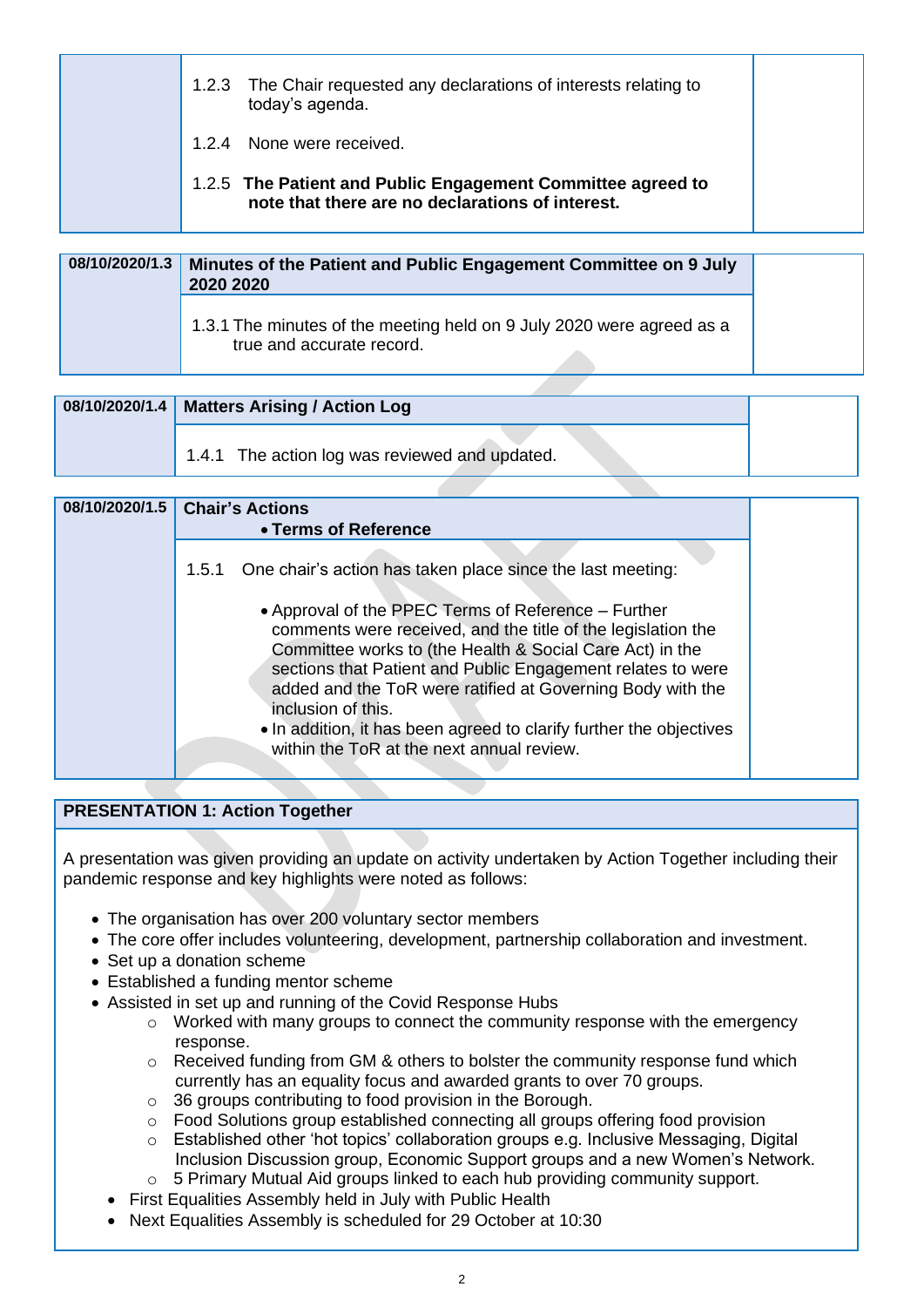Members were asked for any questions in relation to the presentation; none were received.

**ACTION: It was agreed the equalities assembly poster and today's presentation would be shared with members following the meeting.**

#### **PRESENTATION 2: Covid Hubs**

A presentation was given regarding Rochdale Borough Councils local response to the Covid pandemic, specifically the Covid Hubs and key highlights were noted as follows:

- Joined up working with the local authority and the community and voluntary sector
- Good help vision help that looks beyond people's health and social conditions
- Helpline was set up via a contact centre at the council
- All households received a leaflet promoting the service
- Five virtual Covid hubs established aligned with the Borough's Townships providing support and signposting
- Continuing to adapt the hubs to ensure the offer in the hubs reflects the needs of service users
- Summary of learning will be used to build on how the local authority work with the community and voluntary sector moving forward.
- Hubs currently scaled down and the helpline is being facilitated by the Community Connector team in Adult Care at the local authority

A question was raised regarding the Our Rochdale directory and if any timeframes have been established for this. It was explained that currently no timeframes have identified but this has been raised and a request to take this to Gold has been submitted.

A request was made for data in relation to which cohorts of patients are accessing the helpline and services provided due to the reduction in patients accessing A&E, respiratory and stroke services. It was confirmed that data collection has been captured but the more robust gathering commenced after the peak use of the service. **ACTION: It was agreed D Gardner would share the available data with S Sardar.**

#### **2.0 THIRD SECTOR MEMBERS UPDATES**

| 08/10/2020/2.1 | Third Sector Members Update - Mind                                                                                                |  |
|----------------|-----------------------------------------------------------------------------------------------------------------------------------|--|
|                | <b>Declaration of Interest: None</b>                                                                                              |  |
|                | 2.1.1 An overview of the report was provided.                                                                                     |  |
|                | 2.1.2 The mental health training offer- Connect 5 was highlighted, and<br>members were invited to contact R Steele if interested. |  |
|                | 2.1.3 Members were asked for any questions or comments in relation to<br>the report; none were received.                          |  |
|                | 2.1.4 Members agreed to note the content of the report.                                                                           |  |

| 09/07/2020/2.2 Third Sector Members Update - RADDAG                                                             |  |
|-----------------------------------------------------------------------------------------------------------------|--|
| <b>Declaration of Interest: None</b>                                                                            |  |
| 2.2.1 An outline of the report was provided.                                                                    |  |
| 2.2.2 Patient comments in relation to the radio's that had been provided<br>to them by RADDAG were highlighted. |  |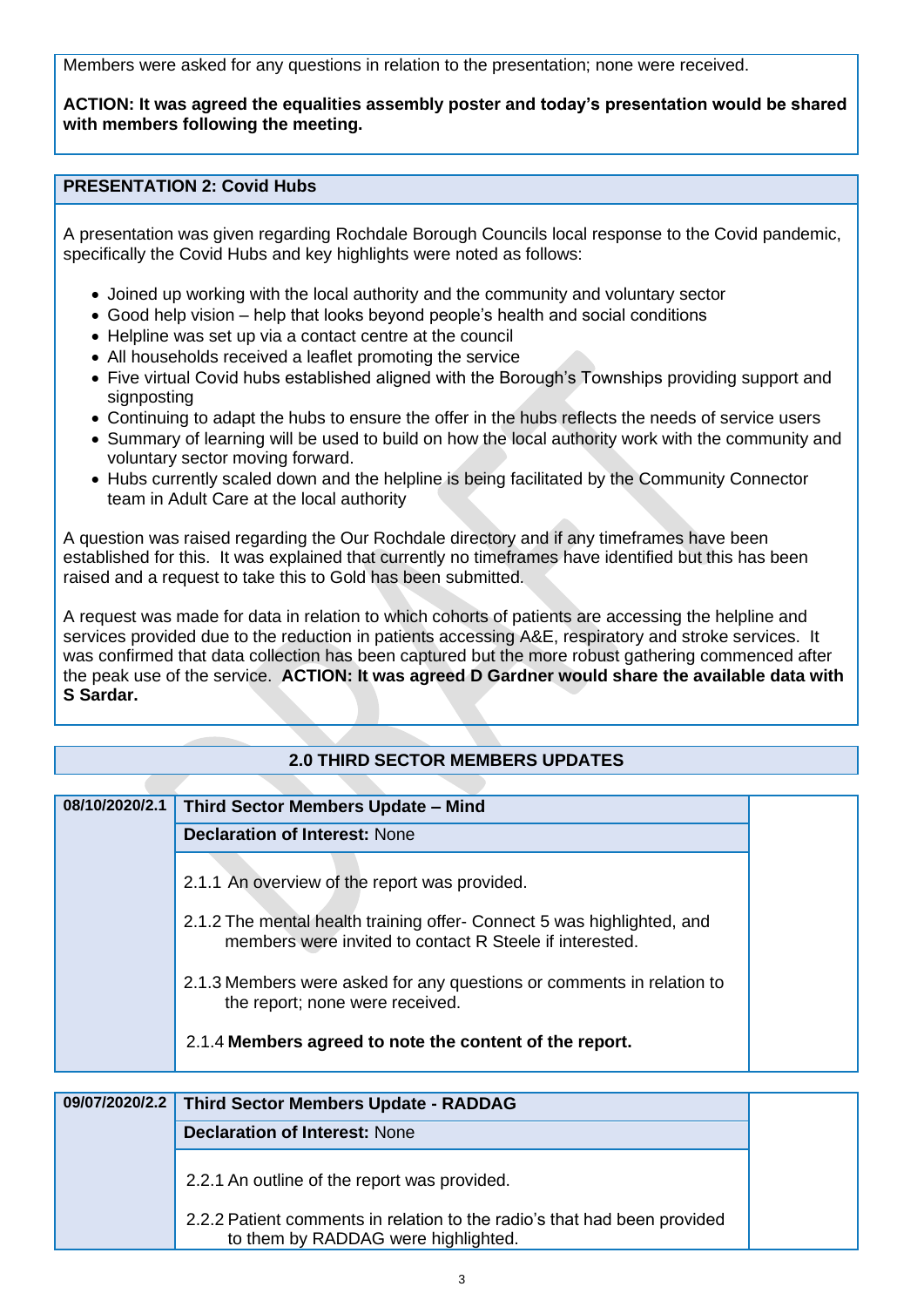|  | 2.2.3 Members were asked for any questions or comments.                                                                                                                                                                                                                                                               |     |
|--|-----------------------------------------------------------------------------------------------------------------------------------------------------------------------------------------------------------------------------------------------------------------------------------------------------------------------|-----|
|  | 2.2.4 Following a question, it was reported that RADDAG do work with<br>Rochdale Parent Carers Voice and other children's organisations<br>although it was noted that links with children with physical<br>disabilities requires strengthening. Members were asked to share<br>any opportunities/suggestions to this. | All |
|  | 2.2.5 Members agreed to note the content of the report.                                                                                                                                                                                                                                                               |     |

| 08/10/2020/2.3 | Third Sector Members Update - Healthwatch                                                                                                                                                                                          |
|----------------|------------------------------------------------------------------------------------------------------------------------------------------------------------------------------------------------------------------------------------|
|                | Declaration of Interest: None                                                                                                                                                                                                      |
|                | 2.3.1 It was explained that the report circulated was a broad update of<br>activity in the organisation and an additional verbal update was<br>provided with the following key highlights noted:                                   |
|                | • Tracey Coatman has been recruited as the new Engagement<br>Co-ordinator.                                                                                                                                                         |
|                | Recruitment and development of the new Advisory Group has<br>$\bullet$<br>commenced - Karen Kelland is Chair. Members were asked to<br>share the recruitment opportunities across their groups.                                    |
|                | The Together Rochdale Group has been established where<br>$\bullet$<br>partners and voluntary organisations are developing inclusive<br>messaging and discuss communications across the Borough.                                   |
|                | Several focus groups ran in September providing lived<br>$\bullet$<br>experience during the pandemic. The information is currently<br>being analysed and a report will be submitted to the Equality<br>Board.                      |
|                | • Four reports have been created from the monthly Mental Health<br>Forum, recommendations will be submitted to the Mental Health<br>Partnership Board once the meetings restart.                                                   |
|                | A Youth Stakeholder Event took place in September as part of<br>the Youth Watch Development work and an event will now be<br>held quarterly for services to share good practice.                                                   |
|                | A lack of engagement with care homes has been identified and a<br>$\bullet$<br>virtual enter and view package is being created nationally and<br>HealthWatch will be looking at how to provide a voice for care<br>home residents. |
|                | Information, advice and signposting continues weekly for<br>$\bullet$<br>Rochdale residents, communications will be sent to ensure<br>awareness.                                                                                   |
|                | Feedback from the focus groups surveys and report from the<br>$\bullet$<br>Equalities Assembly will be shared with members.                                                                                                        |
|                | Looking at virtual engagement with volunteers, reviewing<br>external websites and feeding in recommendations on<br>accessibility and looking at mystery shopper projects via                                                       |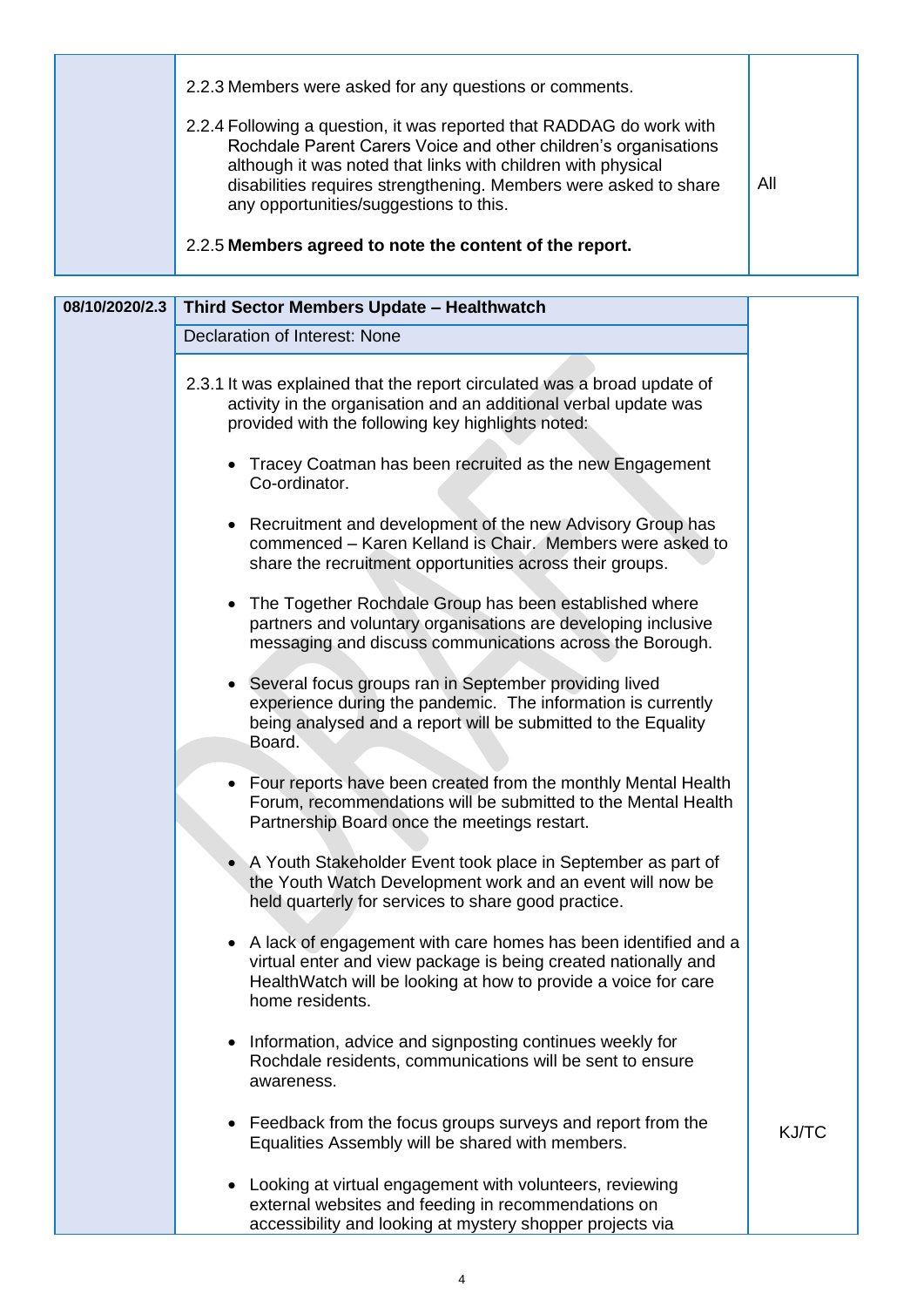| telephone.                                                                                                                                                                                       |  |
|--------------------------------------------------------------------------------------------------------------------------------------------------------------------------------------------------|--|
| • Signed up to Care Opinion and the main feedback received for<br>that group is access to GPs, not getting follow up appointments<br>and general communication issues across the health service. |  |
| 2.3.2 It was agreed that feedback from HealthWatch will be brought to<br>the Committee quarterly to ensure links with appropriate services.                                                      |  |
| 2.3.3 Members agreed to note the content of the report and the<br>verbal update provided.                                                                                                        |  |

| 08/10/2020/2.4 | Third Sector Members Update - Circle                                                                                                                                              |
|----------------|-----------------------------------------------------------------------------------------------------------------------------------------------------------------------------------|
|                | <b>Declaration of Interest: None</b>                                                                                                                                              |
|                | 2.4.1 A summary of the report was provided, and key points highlighted.                                                                                                           |
|                | 2.4.2 Members were asked for any questions or comments.                                                                                                                           |
|                | 2.4.3 A discussion took place in relation to the digital divide and it was<br>noted that in addition to older people that this also affects children<br>in relation to education. |
|                | 2.4.4 Members agreed to note the content of the report.                                                                                                                           |

| 08/10/2020/2.5 | Third Sector Members Update - PPG                                                                                                                                                                                                    |
|----------------|--------------------------------------------------------------------------------------------------------------------------------------------------------------------------------------------------------------------------------------|
|                | <b>Declaration of Interest: None</b>                                                                                                                                                                                                 |
|                | 2.5.1 The report was summarised.                                                                                                                                                                                                     |
|                | 2.5.2 A discussion took place in relation to the best approach for<br>connecting patients to relevant organisations and a suggestion was<br>made called Altogether Better, a programme that had been used by<br>a member previously. |
|                | 2.5.3 It was agreed the Engagement Lead and the Action Together<br>Representative would link in with the PPG Deputy Chair to assist in<br>PPG development.                                                                           |
|                | 2.5.4 Members agreed to note the content of the report.                                                                                                                                                                              |

| 08/10/2020/2.6 | Third Sector Members Update - Rochdale Connections Trust                                                          |
|----------------|-------------------------------------------------------------------------------------------------------------------|
|                | <b>Declaration of Interest: None</b>                                                                              |
|                | 2.6.1 The Rochdale Connections Trust representative sent apologies to<br>the meeting and no report was submitted. |

| 08/10/2020/2.7 Third Sector Members Update - KYP |
|--------------------------------------------------|
| Declaration of Interest: None                    |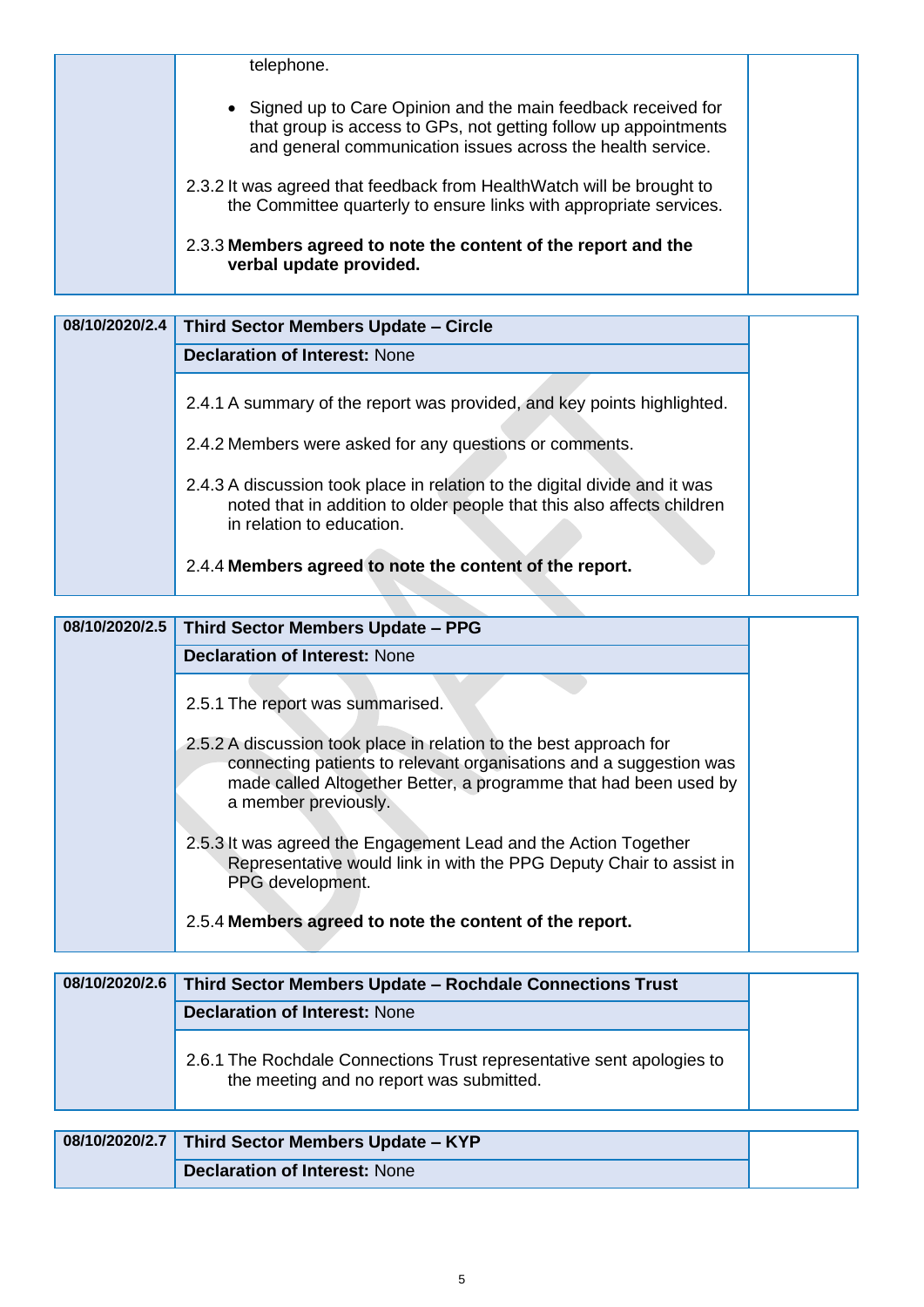2.7.1 The KYP representative sent apologies to the meeting and no report was submitted.

#### **3.0 ITEMS FOR DECISION – NO ITEMS**

#### **4.0 ITEMS FOR DISCUSSION**

| <b>Declaration of Interest: None</b><br>4.1.1 A verbal update was provided.<br>4.1.2 Following submission of the Annual Engagement Report at<br>Governing Body, an issue was raised by the Chair in relation to<br>how the CCG measures the impact of any engagement<br>undertaken.<br>4.1.3 Members were asked for any ideas or suggestions to strengthen<br>measuring the impact of engagement.<br>4.1.4 A discussion took place regarding causality and the difficulty in<br>accurately measuring any impact of engagement.<br>4.1.5 A suggestion was made to request contact details and permission |  |
|---------------------------------------------------------------------------------------------------------------------------------------------------------------------------------------------------------------------------------------------------------------------------------------------------------------------------------------------------------------------------------------------------------------------------------------------------------------------------------------------------------------------------------------------------------------------------------------------------------|--|
|                                                                                                                                                                                                                                                                                                                                                                                                                                                                                                                                                                                                         |  |
|                                                                                                                                                                                                                                                                                                                                                                                                                                                                                                                                                                                                         |  |
|                                                                                                                                                                                                                                                                                                                                                                                                                                                                                                                                                                                                         |  |
|                                                                                                                                                                                                                                                                                                                                                                                                                                                                                                                                                                                                         |  |
|                                                                                                                                                                                                                                                                                                                                                                                                                                                                                                                                                                                                         |  |
| to get back in touch on any surveys and/or engagement.                                                                                                                                                                                                                                                                                                                                                                                                                                                                                                                                                  |  |
| 4.1.6 It was felt by some members that obtaining feedback from the<br>same people is not necessarily required and that obtaining follow<br>up feedback on the service itself may be all that is required to<br>measure the difference.                                                                                                                                                                                                                                                                                                                                                                  |  |
| 4.1.7 An offer was made by HealthWatch to share with the Engagement<br><b>TC</b><br>Lead their checklist of organisations and groups meeting currently.                                                                                                                                                                                                                                                                                                                                                                                                                                                 |  |
| 4.1.8 Members agreed to note the verbal update provided.                                                                                                                                                                                                                                                                                                                                                                                                                                                                                                                                                |  |

| 08/10/2020/4.1 | <b>Easy Read Patient Leaflets</b>                                                                                                                                                     |      |
|----------------|---------------------------------------------------------------------------------------------------------------------------------------------------------------------------------------|------|
|                | <b>Declaration of Interest: None</b>                                                                                                                                                  |      |
|                | 4.1.1 Due to time constraints it was agreed that the easy read leaflet<br>would be circulated after the meeting for comments and any<br>updated version would be shared with members. |      |
|                | 4.1.2 Members agreed to provide comments outside of the meeting.                                                                                                                      | AL L |

#### **5.0 COMMUNICATIONS**

| 08/10/2020/5.1 Task and Finish Groups Update              |
|-----------------------------------------------------------|
| <b>Declaration of Interest: None</b>                      |
| 5.1.1 No activity has taken place since the last meeting. |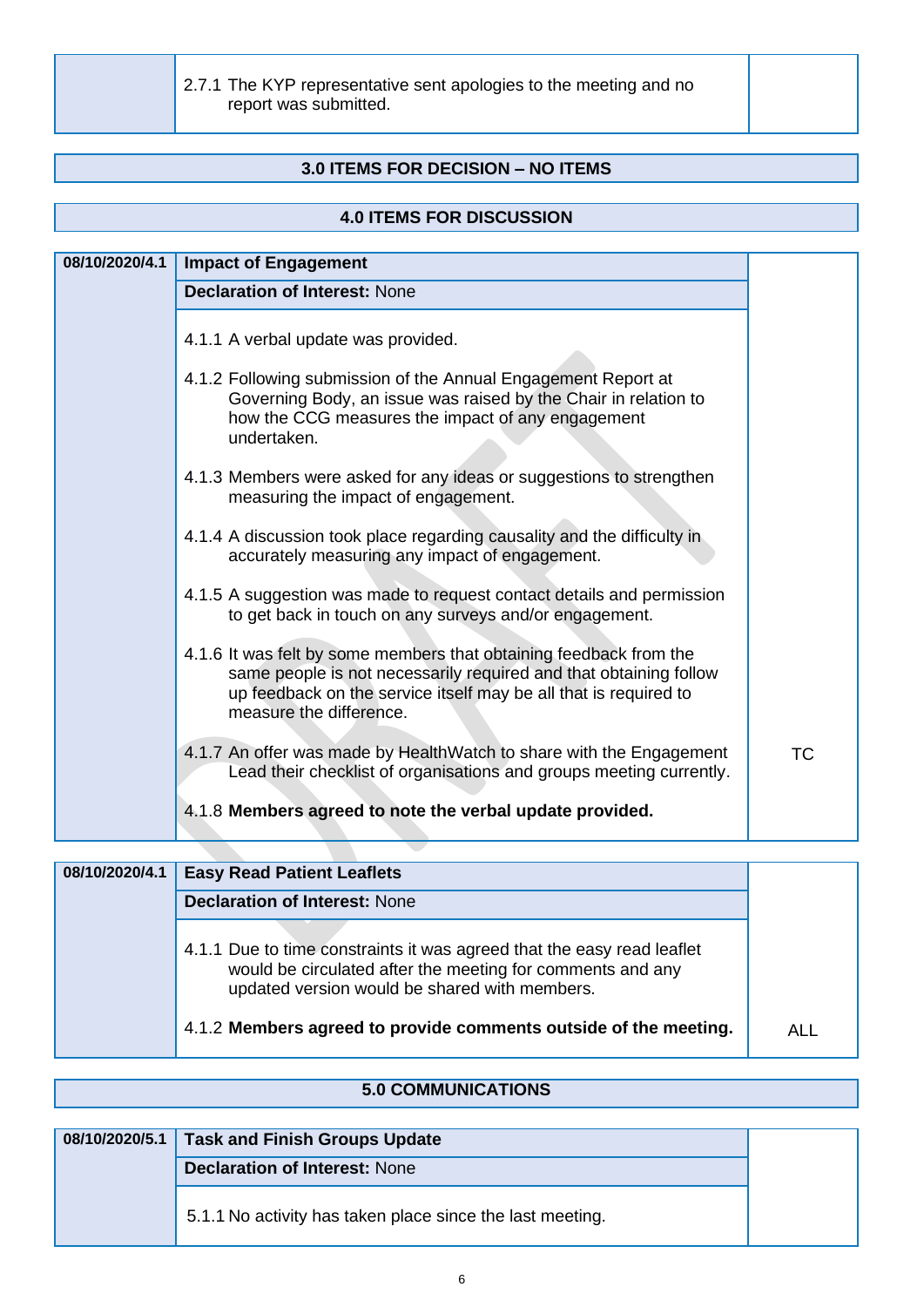| 08/10/2020/5.2 | <b>Integrated Commissioning Business Engagement Update</b>                                                                                                                                                                                                                          |    |
|----------------|-------------------------------------------------------------------------------------------------------------------------------------------------------------------------------------------------------------------------------------------------------------------------------------|----|
|                | <b>Declaration of Interest: None</b>                                                                                                                                                                                                                                                |    |
|                | 5.2.1 An overview of the report was provided, and key areas highlighted.                                                                                                                                                                                                            |    |
|                | 5.2.2 Members were asked for any comments or questions.                                                                                                                                                                                                                             |    |
|                | 5.2.3 A discussion took place regarding the engagement in relation to the<br>commissioning intentions and it was felt that longer timeframes<br>should be given, and more detail should be included to gain more<br>meaningful input                                                |    |
|                | 5.2.4 A point was raised for the need to carry out a full equality impact<br>assessment to ensure engagement with the correct cohort of<br>patients. It was agreed that the Equality, Diversity & Inclusion Lead<br>would be invited to attend a future Commissioning Team meeting. | CМ |
|                | 5.2.5 Members agreed to note the contents of the report.                                                                                                                                                                                                                            |    |

| 08/10/2020/5.3 | <b>Communications and Engagement Update</b>                                                                                          |
|----------------|--------------------------------------------------------------------------------------------------------------------------------------|
|                | <b>Declaration of Interest: None</b>                                                                                                 |
|                | 5.3.1 The contents of the paper were summarised.                                                                                     |
|                | 5.3.2 Members were asked for any comments or questions.                                                                              |
|                | 5.3.3 A discussion took place and it was agreed that any comms<br>appropriate for the public domain can also be sent to Healthwatch. |
|                | 5.3.4 Members agreed to note the contents of the report.                                                                             |

| 09/07/2020/5.4 | <b>Equality Diversity &amp; Inclusion Update: Quarter 2 2020</b>                                                             |
|----------------|------------------------------------------------------------------------------------------------------------------------------|
|                | <b>Declaration of Interest: None</b>                                                                                         |
|                | 5.4.1 The contents of the report were outlined, and no questions or<br>comments were received.                               |
|                | 5.4.2 It was suggested that Commissioners could link in with the Health<br>and Care Working group in relation to engagement. |
|                | 5.4.3 Members agreed to note the contents of the report.                                                                     |

# **6.0 ITEMS FOR INFORMATION ONLY**

| 6.1.1 A verbal update was provided.                                                                                                                                            |
|--------------------------------------------------------------------------------------------------------------------------------------------------------------------------------|
| 6.1.2 It was explained that patients who complete any NHS e referral<br>transaction online are invited via a pop-up message to leave<br>feedback on their referral experience. |